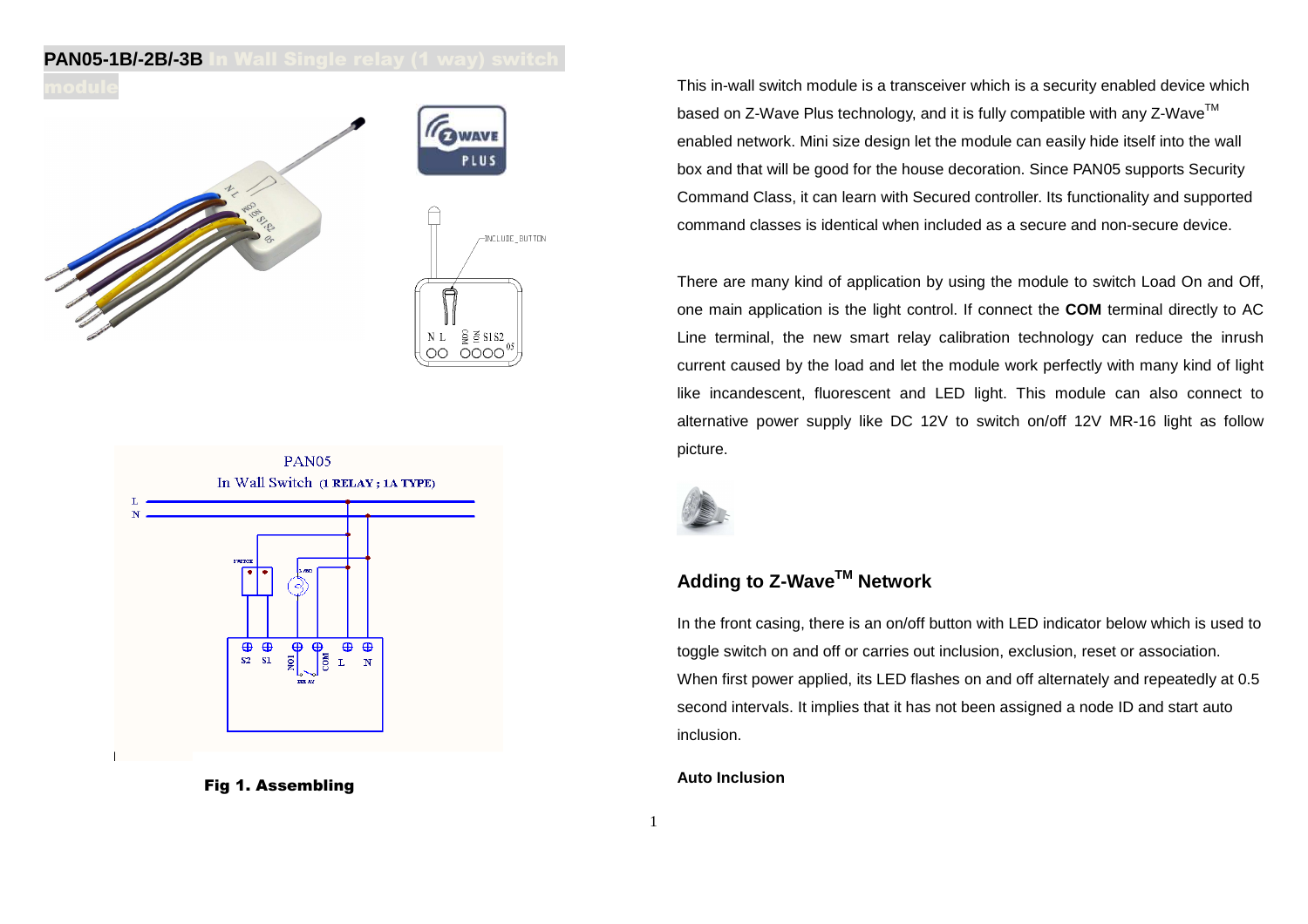The function of auto inclusion will be executed as long as the in wall switch does not have Node ID and just connect the switch to main power.

**Note:** Auto inclusion timeout is 2 minute during which the node information of explorer frame will be emitted once every several seconds. Unlike "inclusion" function as shown in the table below, the execution of auto inclusion is free from pressing the On/Off button on the Switch.

The table below lists an operation summary of basic Z-Wave functions. Please refer to the instructions for your Z-Wave™ Certificated Primary Controller to access the Setup function, and to include/exclude/associate devices

| <b>Function</b> | <b>Description</b>                                                                                                                   | Annotation                                                                                                 |
|-----------------|--------------------------------------------------------------------------------------------------------------------------------------|------------------------------------------------------------------------------------------------------------|
| No node ID      | The Z-Wave Controller does not allocate                                                                                              | LED 2-second on, 2-second                                                                                  |
|                 | a node ID to the Switch.                                                                                                             | off                                                                                                        |
| Inclusion       | 1.<br>Put your Z-Wave controller into<br>inclusion mode by following the<br>instructions provided by the<br>controller manufacturer. | One press one flash LED                                                                                    |
|                 | 2.<br>Pressing Include button of PAN05<br>three times within 2 seconds will<br>enter inclusion mode.                                 |                                                                                                            |
| Exclusion       | 1.<br>Put your Z-Wave controller into<br>exclusion mode by following the<br>instructions provided by the<br>controller manufacturer. | One press one flash LED                                                                                    |
|                 | 1.<br>Pressing Include button of PAN05<br>three times within 2 seconds will<br>enter exclusion mode.                                 |                                                                                                            |
|                 | Node ID has been excluded.                                                                                                           | 0.5s On, 0.5s Off (Enter<br>auto inclusion)                                                                |
| Reset           | Pressing Include button of PAN05<br>1.<br>three times within 2 seconds will<br>enter inclusion mode.                                 | Use this procedure only in<br>the event that the primary<br>controller is lost or<br>otherwise inoperable. |
|                 | 2.<br>Within 1 second, press Include<br>button of PAN05 again for 5<br>seconds.                                                      |                                                                                                            |

|             | 3.       | IDs are excluded.                                                                                                                                                                                                                                                                                                                                                                                | 0.5s On, 0.5s Off (Enter<br>auto inclusion) |
|-------------|----------|--------------------------------------------------------------------------------------------------------------------------------------------------------------------------------------------------------------------------------------------------------------------------------------------------------------------------------------------------------------------------------------------------|---------------------------------------------|
| Association | 1.<br>Or | The PAN05 is an always listening<br>Z-Wave device, so associations<br>may be added or removed by a<br>controller at any time.<br>If your controller requires to have<br>the PAN05 send a 'node information<br>frame' or NIF for associations, then<br>pressing the On/Off button three<br>times within 2 seconds will cause<br>the PAN05 to send its NIF.<br>2. There are only one group for the |                                             |
|             |          | switch                                                                                                                                                                                                                                                                                                                                                                                           |                                             |
|             |          | Xincluding a node ID allocated by Z-Wave Controller means inclusion. Excluding a node                                                                                                                                                                                                                                                                                                            |                                             |
|             |          | ID allocated by Z-Wave Controller means exclusion.                                                                                                                                                                                                                                                                                                                                               |                                             |
| Controller. |          | X Failed or success in including/excluding the node ID can be viewed from the Z-Wave                                                                                                                                                                                                                                                                                                             |                                             |

Sometimes people are not easy to execute exclusion or inclusion especially when PAN05 already installed in a wall box. To solve this issue, PAN05 support a special feature that can use S1 or S2 to execute "exclusion, inclusion, Reset or Association" at the first 3 minutes when first time connect to main power.

## **LED Indication**

To distinguish what mode the switch is in, view from the LED for identification.

| <b>State Type</b> | <b>LED Indication</b>                                                |
|-------------------|----------------------------------------------------------------------|
| Normal            | Whenever we switch On and off of the PAN05 by S1 S2 or On/Off        |
|                   | button or RF command, the LED will lights up when switch on;         |
|                   | whereas LED off when switch off.                                     |
| No node ID        | Under normal operation, when the Switch has not been allocated a     |
|                   | node ID, the LED flashes on and off alternately at 2-second          |
|                   | intervals. By pressing S1 S2 or On/Off button, it will stop flashing |
|                   | temporarily.                                                         |
| Learning          | When PAN05 is in learning mode, LED flashes on and off               |
|                   | alternately and repeatedly at 0.5 second intervals.                  |
| Overload          | When overload state occurs, the Switch is disabled of which LED      |
|                   | flashes on and off alternately at 0.2 second intervals. Overload     |
|                   | state can be cleared by disconnect and reconnect the Switch to the   |
|                   | main power.                                                          |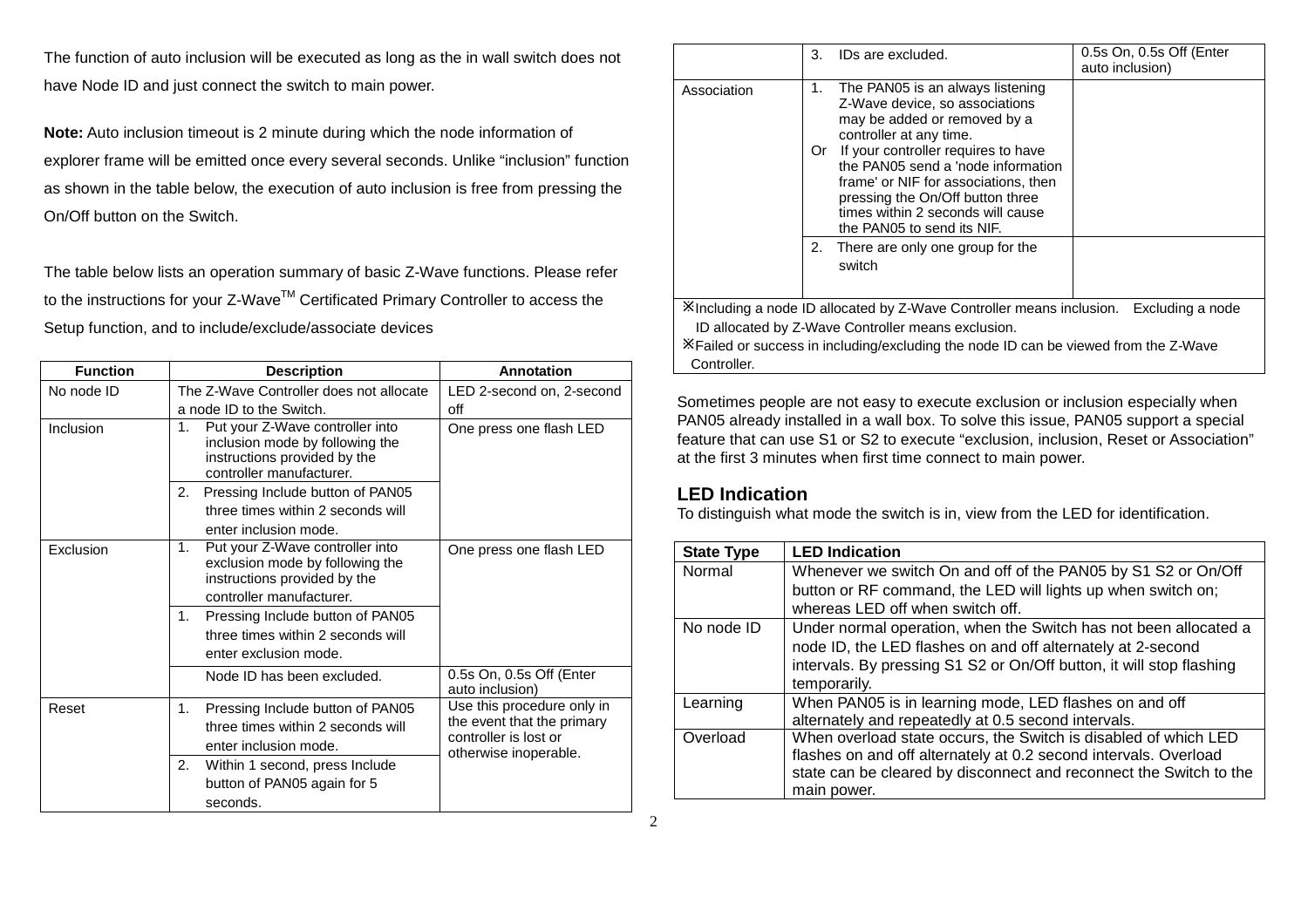state of Relay1.

## **Choosing a Suitable Location**

- **1.** Do not locate the Switch facing direct sunlight, humid or dusty place.
- **2.** The suitable ambient temperature for the Switch is 0°C~40°C.
- **3.** Do not locate the Switch where exists combustible substances or any source of heat, e.g. fires, radiators, boiler etc.
- **4.** After putting it into use, the body of Switch will become a little bit hot of which phenomenon is normal.

### **Installation**



- 1. Put the in wall switch into a wall box and connect the AC power wire L, N to PAN05 connector L, N.
- 2. Connect the wall switch to the PAN05 as Fig1.
- 3. There are 3 mode PAN05 can be configured to match different kind of wall switch, please refer to **3-1 Edge / Pulse / Edge-Toggle mode** which described in next section of this user manual.
- 4. If Edge-Toggle mode has been set, and the S1 S2 is connect to normal bi-stable switch, every time when change the state of the wall switch will also swap the

## **Programming**

### **1. Basic Command Class / Binary Switch Command Class**

 The Switch will respond to BASIC and BINARY commands that are part of the Z-Wave system.

### **1-1 BASIC\_GET / BINARY\_SWITCH\_GET**

Basic Get Command: **[Command Class Basic, Basic Get]**Basic Report Command: Report OFF: **[Command Class Basic, Basic Report, Value = 0(0x00)]**Report ON:**[Command Class Basic, Basic Report, Value = 255(0xFF)]**

Binary Switch Get Command:**[Command Class Switch Binary, Switch Binary Get]** Binary Switch Report Command: Report OFF:**[Command Class Switch Binary, Switch Binary Report, Value =0(0x00)]** Report ON:**[Command Class Switch Binary, Switch Binary Report, Value = 255(0xFF)]**

### **1-2 BASIC\_SET / SWITCH\_BINARY\_SET**

**[Command Class Basic, Basic Set, Value = 1~99, 255(0xFF)]**: the load attached to the Switch turns on. **[Command Class Basic, Basic Set, Value = 0(0x00)]**: the load attached to the Switch turns off. **[Command Class Switch Binary, Switch Binary Set, Value = 1~99, 255(0xFF)]**: the load attached to the Switch turns on. **[Command Class Switch Binary, Switch Binary Set, Value = 0(0x00)]**: the load attached to the Switch turns off.

### **1. Z-Wave's Groups (Association Command Class Version 2)**

The Switch can be set to send reports to associated Z-Wave devices. It supports only one association group and the group has one node support. Group1 support SWITCH\_BINARY\_REPORT.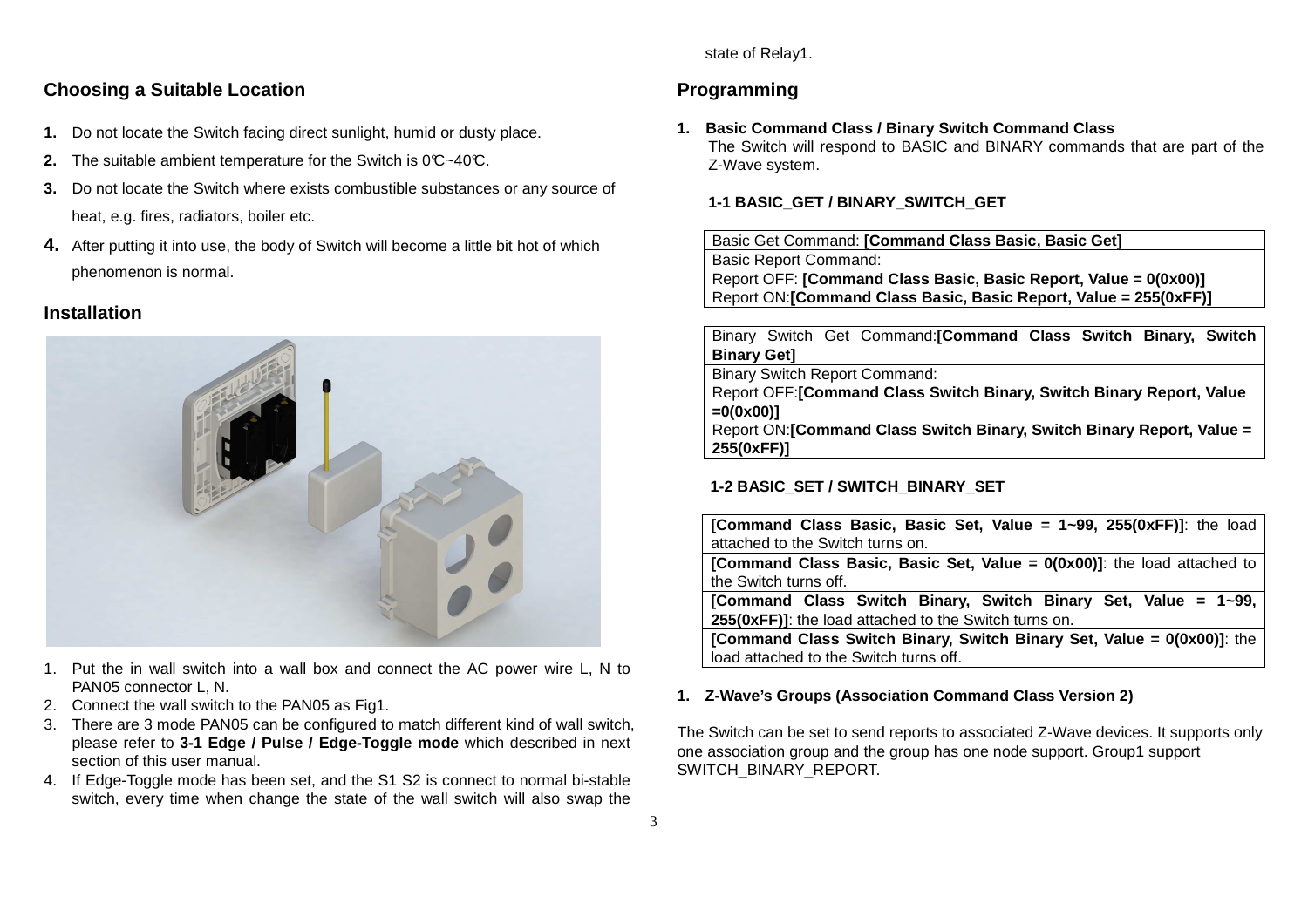For group 1, the Switch will report ON/OFF status of Relay to controller.

#### **2-1 Auto report to Grouping 1 (Maximum Node 1)**

#### **2-1-1 On/Off Event Report**

 When "on" or "off" state has been changed (ex. Press S1 S2 or include on/off button), it will send Binary Switch Report to the nodes of Group1.

Binary Switch Report

ON:**[Command Class Switch Binary, Switch Binary Report, Value =(255)0xFF]** OFF:**[Command Class Switch Binary, Switch Binary Report, Value =0(0x00)]**

#### **2-1-2 Overload alarm report command**

 When PAN05 detect the overload, it will send Alarm Report to the node of Group1.

The content of Alarm Report

Alarm report command:**[Command Class Alarm, Alarm Report, Alarm Type = 0x08, Alarm Level = 0xFF]**

### **2. Z-Wave's Configuration**

| Configuration<br><b>Parameter</b> | <b>Function</b>                                     | <b>Size</b><br>(Byte) | Value   | Unit | <b>Default</b> | <b>Description</b>                                              |
|-----------------------------------|-----------------------------------------------------|-----------------------|---------|------|----------------|-----------------------------------------------------------------|
|                                   | Edge or<br>Pulse<br>mode or<br>Edge-Tog<br>gle mode | 1                     | $1 - 3$ |      | 1              | 1 : Edge mode<br>2 : Pulse mode<br>3 : Edge-Toggle<br>mode      |
| $\overline{2}$                    | Restore<br>switch<br>state<br>mode                  | 1                     | $0 - 2$ |      | 1              | 0: Switch Off<br>1: Last Switch<br><b>State</b><br>2: Switch On |
| 3                                 | Manual<br>On/Off<br>mode                            | 1                     | $0 - 1$ |      | 1              | $0:$ Disable<br>manual On/Off<br>$1:$ Enable<br>manual On/Off   |

| 4 | LED<br>indication<br>mode |   | $1 - 3$         |        |          | 1: Show switch<br>state<br>2: Show night<br>mode<br>3 : One flash             |
|---|---------------------------|---|-----------------|--------|----------|-------------------------------------------------------------------------------|
| 5 | Auto off<br>timer         | 1 | $0-0x7F$<br>FF. | Second | $\Omega$ | mode<br>$0:$ Disable auto<br>off function<br>1-0x7FFF: $1 -$<br>32767 seconds |
| 6 | RF Off<br>command<br>mode | 1 | $0 - 3$         |        | $\Omega$ | $0:$ Switch off<br>$1:$ Ignore<br>2: Switch toggle<br>3: Switch on            |

#### **3-1 Edge / Pulse / Edge-Toggle mode**

Manual switch S1 and S2 can set to Edge mode or Pulse mode or Edge-Toggle mode, default value is Edge mode.

- **3-1-1 Edge mode**: this mode is suitable for the bi stable wall switch that has indicator point on the switch, and the same position correspond to same state of relay1. if the PAN05 relay change the state because of receiving Z-Wave RF command, it may need two times of change (switch on to off or switch off to on) to let relay back to the correspond state. **Manual switch S2 is disabled in this mode.**
- **3-1-2 Pulse mode**: this mode is suitable for the toggle type wall switch to swap the state of Relay1.
- **3-1-3 Edge-Toggle mode**: this mode is suitable for the normal bi-stable switch, every time when change the state of the wall switch will also swap the state of Relay1.

#### **3-2 Restore Switch State Mode**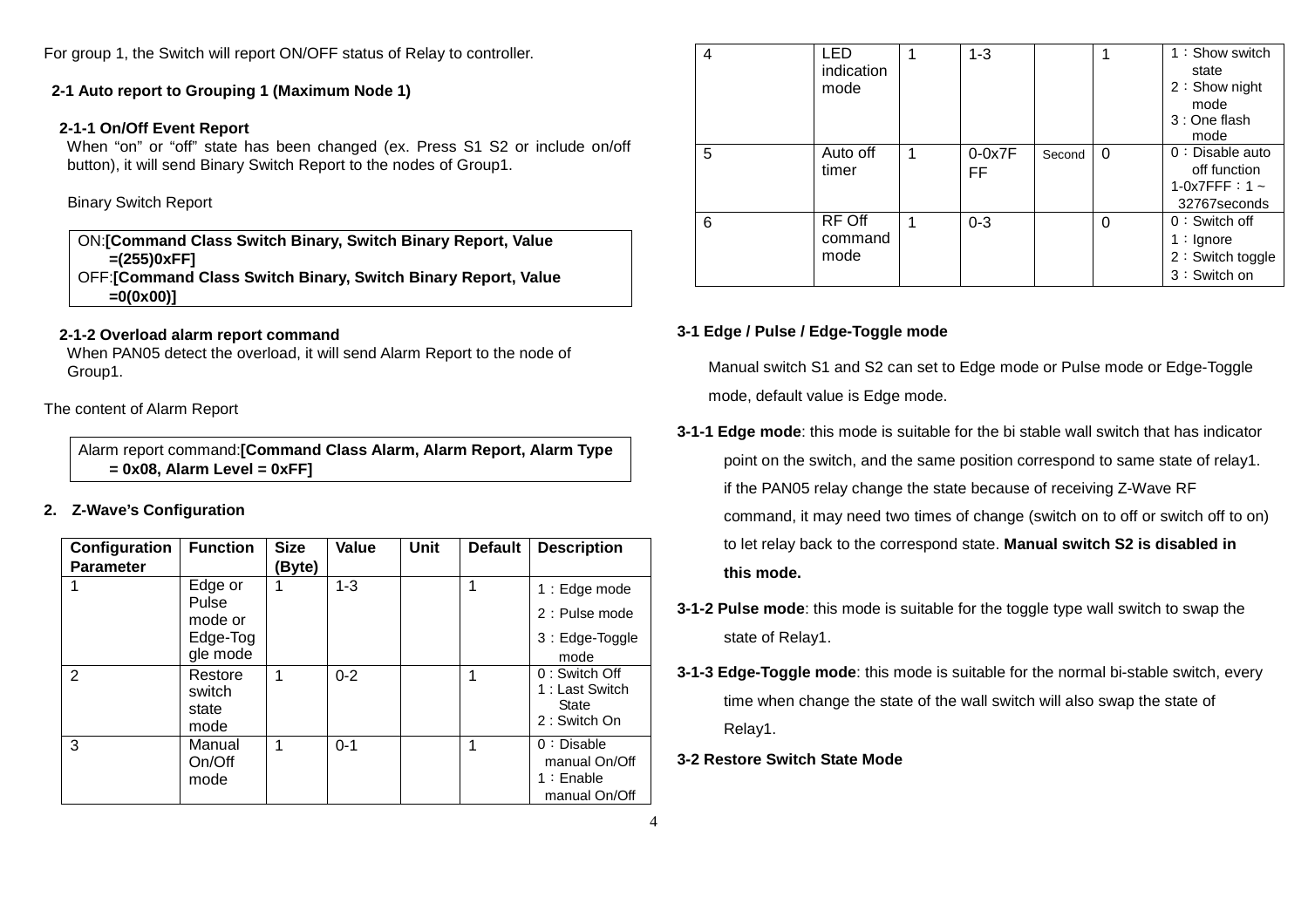Whenever the AC power reconnected to PAN05, it will set the switch to Off  $\cdot$  On or Last switch state, default value is Last switch state.

#### **3-3 Manual On/Off Mode**

The On/Off function of S1、S2 and learn switch can be disabled or enabled by this parameter, default value is Enable. But the learning operation won't be affected. When manual On/Off function is disabled, the RF command can only switch On but not Off. This is useful function for keeping the device in switch on state.

#### **3-4 LED indication Mode**

3-4-1 Show switch state: LED on for switch on and off for switch off. The default value is Show switch state.

- 3-4-2 Show night mode: LED off for switch on and on for switch off.
- 3-4-3 One Flash mode: When the state of switch changes, LED will be on only one second, then LED keeps off.

#### **3-5 Auto Off timer**

When auto off timer is equal to 0, the auto off function will be disabled. Whenever the switch is set to on, the auto off timer begin to count down. After the timer counts to zero, PAN05 will switch off automatically. The default value is disable auto off function.

#### **3-6 RF Off command mode**

Whenever a RF Off command is received, BASIC\_SET、BINARY\_SWITCH\_SET、

SWITCH\_ALL\_OFF, it could be interpreted as Switch Off 、Switch On、Switch Toggle, or it would be ignored. The default value is Switch Off.

#### 4. **Protection Command Classes**

PAN05 supports Protection Command Class version 2, it can protect the switch against unintentionally control by e.g. a child. And it can also protect the switch from being turned off by setting it in "No RF Control" state.

After being set to "Protection by sequence" state, any intentional pressing of On/Off button or S1/S2 should be hold longer than 1 second, or the switch state will not

change.

However, the operation of learn function does not change, because learning will

not be protected.

#### 5. **Command Classes**

The Switch supports Command Classes including…

- \* COMMAND\_CLASS\_ZWAVEPLUS\_INFO\_V2
- \* COMMAND\_CLASS\_VERSION\_V2
- \* COMMAND\_CLASS\_MANUFACTURER\_SPECIFIC\_V2
- \* COMMAND\_CLASS\_SECURITY
- \* COMMAND\_CLASS\_DEVICE\_RESET\_LOCALLY
- \* COMMAND\_CLASS\_ASSOCIATION\_V2
- \* COMMAND\_CLASS\_ASSOCIATION\_GRP\_INFO
- \* COMMAND\_CLASS\_POWERLEVEL
- \* COMMAND\_CLASS\_SWITCH\_BINARY
- \* COMMAND\_CLASS\_BASIC
- \* COMMAND\_CLASS\_SWITCH\_ALL
- \* COMMAND\_CLASS\_CONFIGURATION
- \* COMMAND\_CLASS\_ALARM
- \* COMMAND\_CLASS\_PROTECTION\_V2
- \* COMMAND\_CLASS\_FIRMWARE\_UPDATE\_MD\_V2

## **Troubleshooting**

| <b>Symptom</b>                                                                                  | <b>Cause of Failure</b>                                                     | <b>Recommendation</b>                                                                |
|-------------------------------------------------------------------------------------------------|-----------------------------------------------------------------------------|--------------------------------------------------------------------------------------|
| The Switch not working and 1. The Switch is not<br>LED off                                      | connect to the Main<br>power<br>2. The Switch break<br>down                 | 1. Check power connections<br>2. Don't open up the Switch and send<br>it for repair. |
| The Switch LED<br>illuminating, but cannot<br>control the ON/OFF<br>Switch of the load attached | Check if the load connect<br>linto the Switch has its<br>lown ON/OFF switch | Set the ON/OFF switch of the load<br>lattached to ON                                 |
| The Switch LED<br>illuminating, but the<br>detector cannot control<br>the Switch                | 1. Not carry out<br>association<br>2. Same frequency<br>interference        | 1. Carry out association<br>2. Wait for a while to re-try                            |
| LED keep flashing                                                                               | Overload occurs                                                             | Remove the load attached or check                                                    |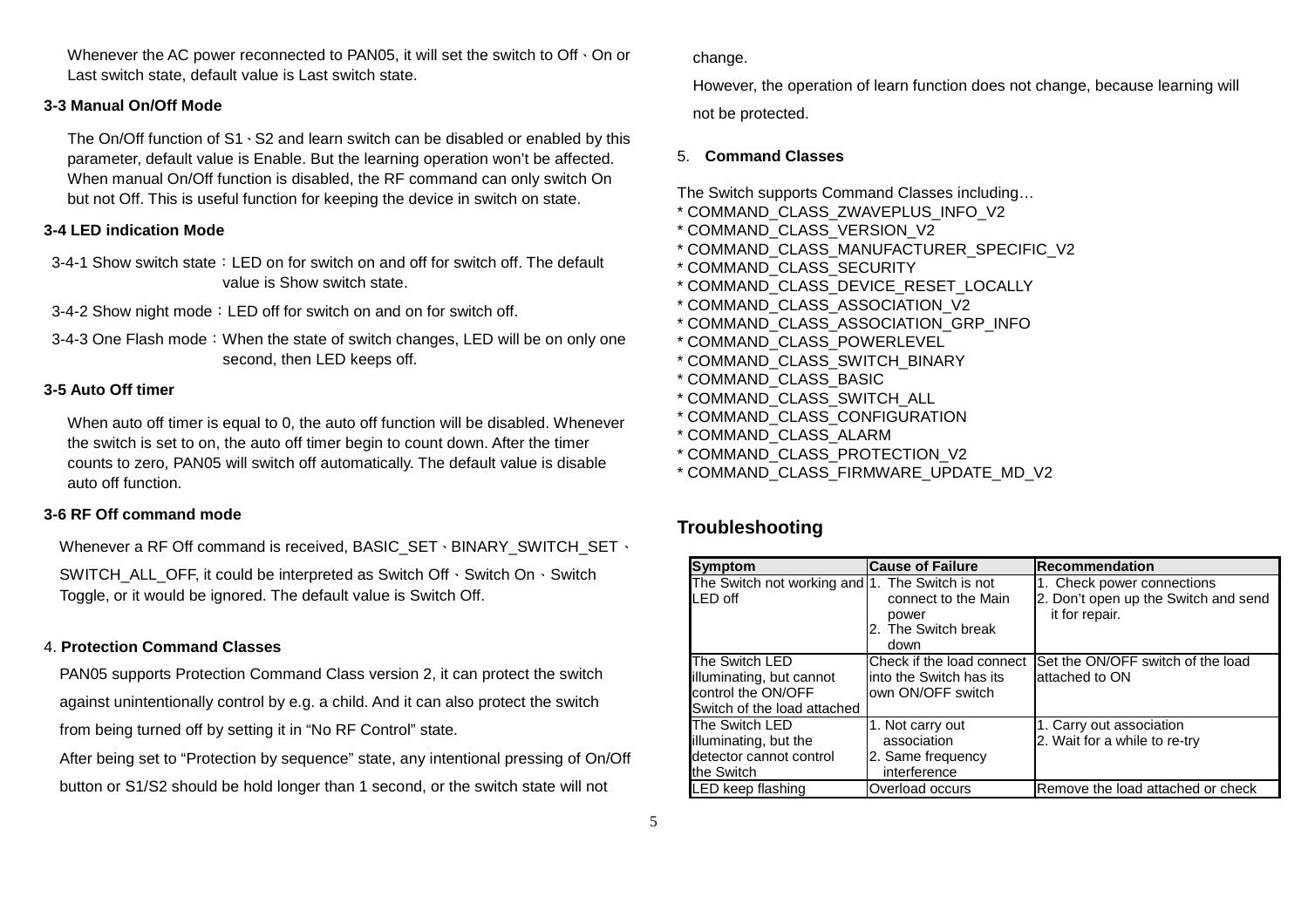| continuously, but cannot | Imax. load cannot exceed          |
|--------------------------|-----------------------------------|
| control                  | 185 °C (230Vac/120Vac) (Resistive |
|                          | lload)                            |

## **Specification**

| <b>Operating Voltage</b>                      | 100 ~240VAC /50Hz/60Hz                            |
|-----------------------------------------------|---------------------------------------------------|
| Maximum Load                                  | 11A (230Vac/120Vac) (Resistive load)              |
| Range                                         | Minimum 40 m in door 100m outdoor line of sight   |
| Operating Temperature $0^\circ \sim 40^\circ$ |                                                   |
| <b>Frequency Range</b>                        | PAN05-1: 868.40MHz; 869.85MHz(EU) /               |
|                                               | PAN05-2: 908.40MHz; 916.00MHz(USA/Canada) /       |
|                                               | PAN05-3: 922.5MHz/ 923.9MHz/ 926.3MHz (Taiwan/JP) |

\*\* Specifications are subject to change and improvement without notice.



# **FCC ID : RHHPAN05**

### **Warning:**

- 1. Plug out to disconnect from power supply; do not plug in line.
- 2. Do not exceed the max rating

## **Disposal**



This marking indicates that this product should not be disposed with other household wastes throughout the EU. To prevent possible harm to the environment or human health from uncontrolled waste disposal, recycle it responsibly to promote the sustainable reuse of material resources. To return your used device, please use the return and collection systems or contact the retailer where the product was purchased. They can take this product for environmental safe recycling.

Company of License Holder: Philio Technology Corporation

Address of License Holder: 8F., No.653-2, Zhongzheng Rd., Xinzhuang Dist., New Taipei City 24257,Taiwan(R.O.C)

# FCC Interference Statement

This equipment has been tested and found to comply with the limits for a Class B digital device, pursuant to Part 15 of the FCC Rules. These limits are designed to provide reasonable protection against harmful interference in a residential installation. This equipment generates, uses and can radiate radio frequency energy and, if not installed and used in accordance with the instructions, may cause harmful interference to radio communications. However, there is no guarantee that interference will not occur in a particular installation. If this equipment does cause harmful interference to radio or television reception, which can be determined by turning the equipment off and on, the user is encouraged to try to correct the interference by one of the following measures:

- Reorient or relocate the receiving antenna.
- Increase the separation between the equipment and receiver.
- Connect the equipment into an outlet on a circuit different from that to which the receiver is connected.
- Consult the dealer or an experienced radio/TV technician for help.

This device complies with Part 15 of the FCC Rules. Operation is subject to the following two conditions:

(1) This device may not cause harmful interference, and

(2) This device must accept any interference received, including interference that may cause undesired operation.

FCC Caution: Any changes or modifications not expressly approved by the party responsible for compliance could void the user's authority to